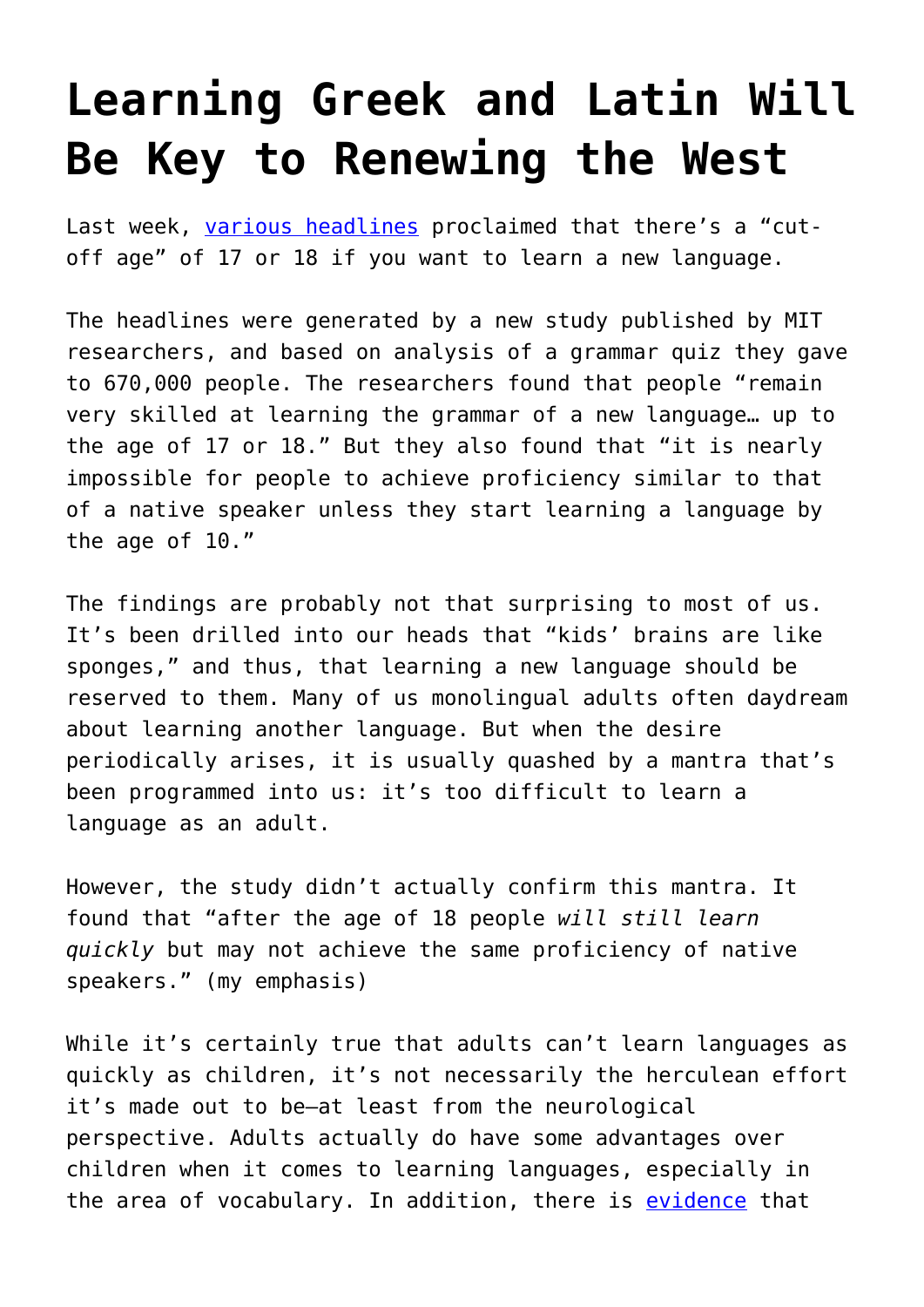the mental effort of learning a language slows cognitive decline and can delay the onset of dementia.

I have a personal interest in adults not being deterred from learning new languages for a couple of reasons.

One, I think that adults learning languages is part of the process for making up for our mediocre educations. For centuries, the mark of an educated person in the West was knowledge of other languages. In the 17th and 18th centuries, for instance, the sole requirement for entrance into Harvard was being able to translate Latin authors and decline nouns and verbs in Greek. Today, however, many of us take four years of a language in high school and can barely remember basic vocabulary by the time we exit college. This is a shame, because there's [g](https://www.intellectualtakeout.org/blog/why-people-should-still-study-latin)[ood reason to believe](https://www.intellectualtakeout.org/blog/what-us-students-miss-not-learning-latin) that learning a language plays a crucial role in forming our critical thinking skills.

Second, I think that a return to learning Greek and Latin will be key to the renewal of Western Civilization.

There is growing energy behind the idea of rediscovering those great works of the past which were produced by the classical culture that formed the West. But language is inseparable from culture and thought, and to truly recover the classical mind will most likely require the hard work of recovering the languages that formed that mind. We have the past one hundred years as evidence that trying to get people to read the "Great Books" in stodgy translations doesn't really work.

A return to classical languages [has always been a catalyst of](https://www.intellectualtakeout.org/blog/real-progressives-study-classics) [intellectual innovation](https://www.intellectualtakeout.org/blog/real-progressives-study-classics) in the West, and I suspect it will be so again. The great educational reforms of Charlemagne—which pulled the West out of the Dark Ages—were founded above all else on the improvement of instruction in Latin grammar. It was the translation of Aristotle into Latin that produced the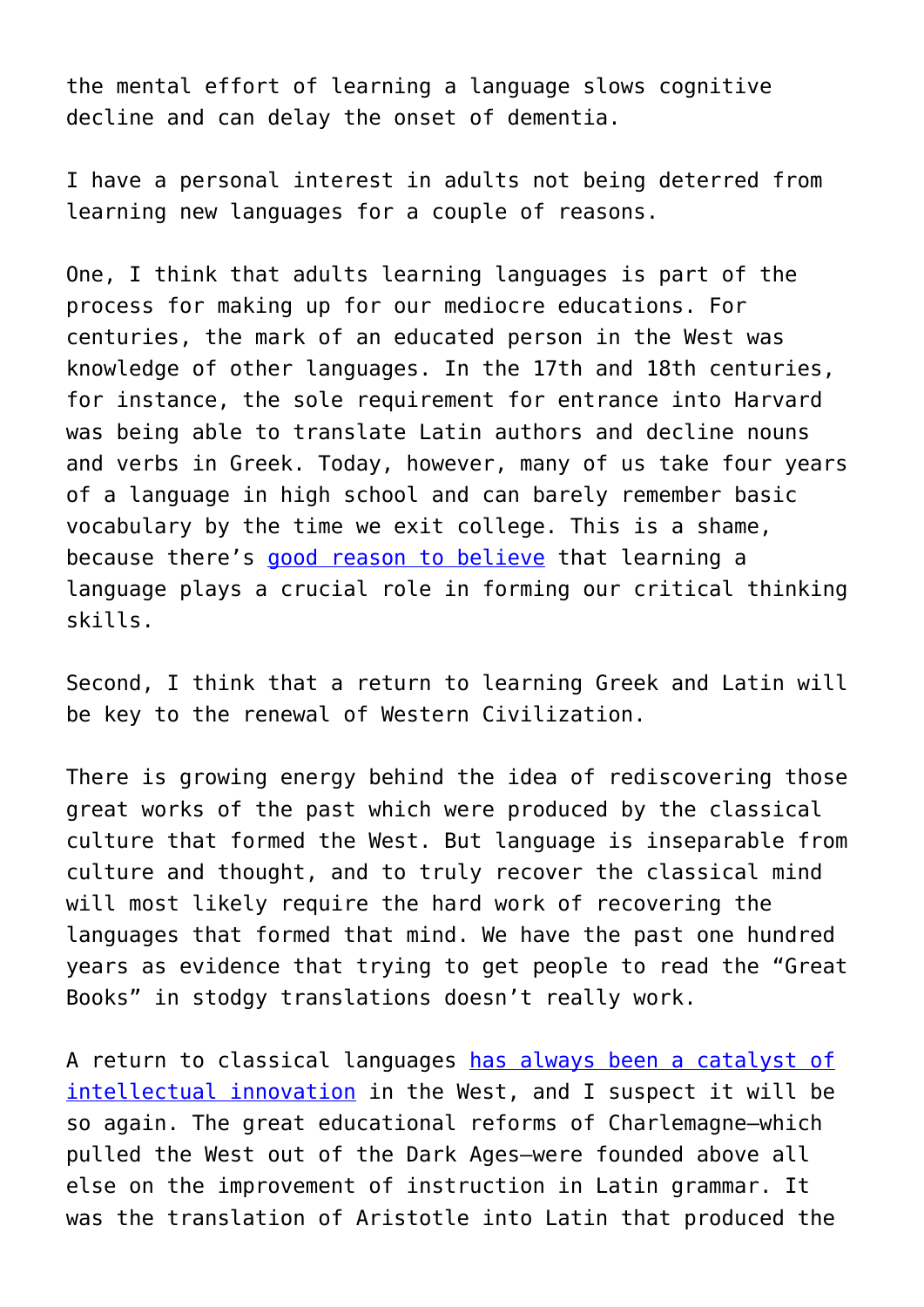greatest scholarship of the Middle Ages. It was the revival of interest in Latin and Greek classics that led to the Renaissance.

[As even atheists admit](https://www.intellectualtakeout.org/blog/theres-no-western-civilization-without-christianity), there is no such thing as Western Civilization without Christianity. And so, a renewal of the West will necessarily involve a renewal of a fragmented Christianity—something that is implicitly an ecumenical project. But rather than devoting all of our energies to debating an ever-increasing list of supposed dogmatic, liturgical, and hermeneutical differences, perhaps the most effective ecumenical program, as some have proposed, is for Christians to engage in a mutual rediscovery of the common tradition of the first millennium, i.e., the Patristic Age, and to together read the works of the Church Fathers who wrote in the time of the undivided Church.

I think the seeds for the East-West schism in Christianity were in some ways sown when children in the Western Roman Empire stopped learning Greek in the years following Rome's Golden Age. The lack of shared languages played a role in creating a theological and cultural rupture in the Christian world that eventually, over the course of several centuries, led to the formal schism popularly dated as occurring in 1054 A.D. I believe that a healing of this schism must not only involve creatively rediscovering the Latin and Greek Fathers, but rediscovering the language in which they thought and wrote. Pope Benedict XVI especially [reminds us](http://w2.vatican.va/content/benedict-xvi/en/speeches/2006/september/documents/hf_ben-xvi_spe_20060912_university-regensburg.html) of the perennial role of Greek in the Christian faith:

"There is deep meaning in the fact that only the Greek language became the privileged language of Christianity, that it still is and will always remain so, because it is the language of the New Testament. In a sense, the Hellenic element, the ways of Hellenic thought, were sanctioned by this. One cannot renounce Hellenism without at the same time touching the Holy Scriptures."